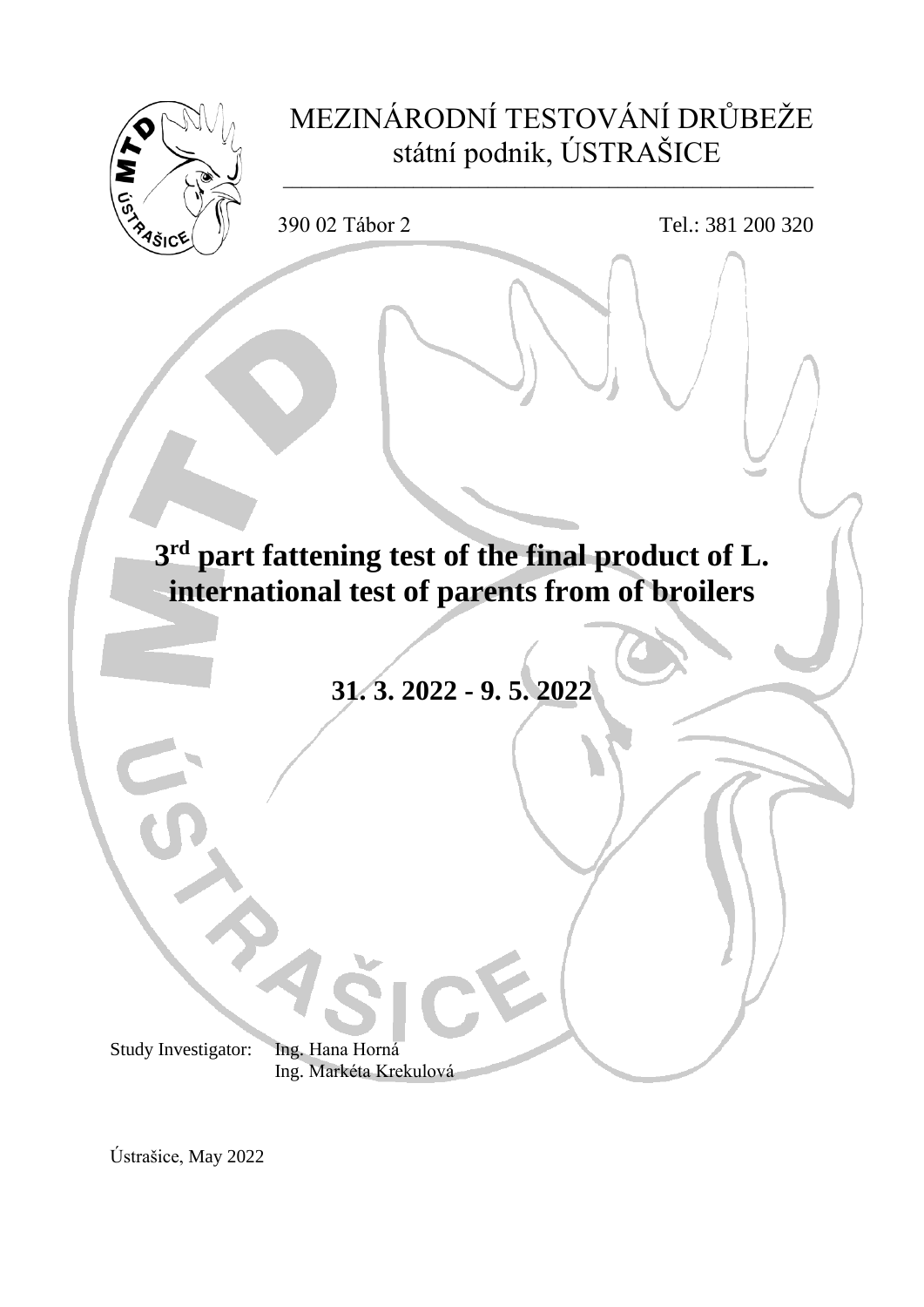## **1 List of participants**

| <b>Sample</b>  | <b>Cross</b> | <b>Breeding organization</b> | <b>State</b> |
|----------------|--------------|------------------------------|--------------|
| 1              | <b>XXXXX</b> | <b>XXXXX</b>                 | <b>XXXXX</b> |
| $\overline{2}$ | <b>XXXXX</b> | <b>XXXXX</b>                 | <b>XXXXX</b> |
| 3              | <b>XXXXX</b> | <b>XXXXX</b>                 | <b>XXXXX</b> |
| $\overline{4}$ | <b>XXXXX</b> | <b>XXXXX</b>                 | <b>XXXXX</b> |
| 5              | <b>XXXXX</b> | <b>XXXXX</b>                 | <b>XXXXX</b> |
| 6              | <b>XXXXX</b> | <b>XXXXX</b>                 | <b>XXXXX</b> |
| $\overline{7}$ | <b>XXXXX</b> | <b>XXXXX</b>                 | <b>XXXXX</b> |
| 8              | <b>XXXXX</b> | <b>XXXXX</b>                 | <b>XXXXX</b> |
| 9              | <b>XXXXX</b> | <b>XXXXX</b>                 | <b>XXXXX</b> |
| 10             | <b>XXXXX</b> | <b>XXXXX</b>                 | <b>XXXXX</b> |
| 11             | <b>XXXXX</b> | <b>XXXXX</b>                 | <b>XXXXX</b> |
| 12             | <b>XXXXX</b> | <b>XXXXX</b>                 | <b>XXXXX</b> |

## **2 Basic tests information**

### **2.1 The basic dates**

setting in the hatchery: 9 March 2022 beginning of test: 31 March 2022 end of the test: 9 May 2022

## **2.2 Location of the test**

Mezinárodní testování drůbeže, s.p. Ústrašice, Czech Republic

## **3 Material and methods**

### **3.1 Material**

There were 12 different breeds in this test. Each sample consisted of 840 hatching eggs. 520 broilers were sexed and placed always 260 females (in two pens) and 260 males (in two pens).

The parent flock is 50 weeks old at the time of hatching eggs collection.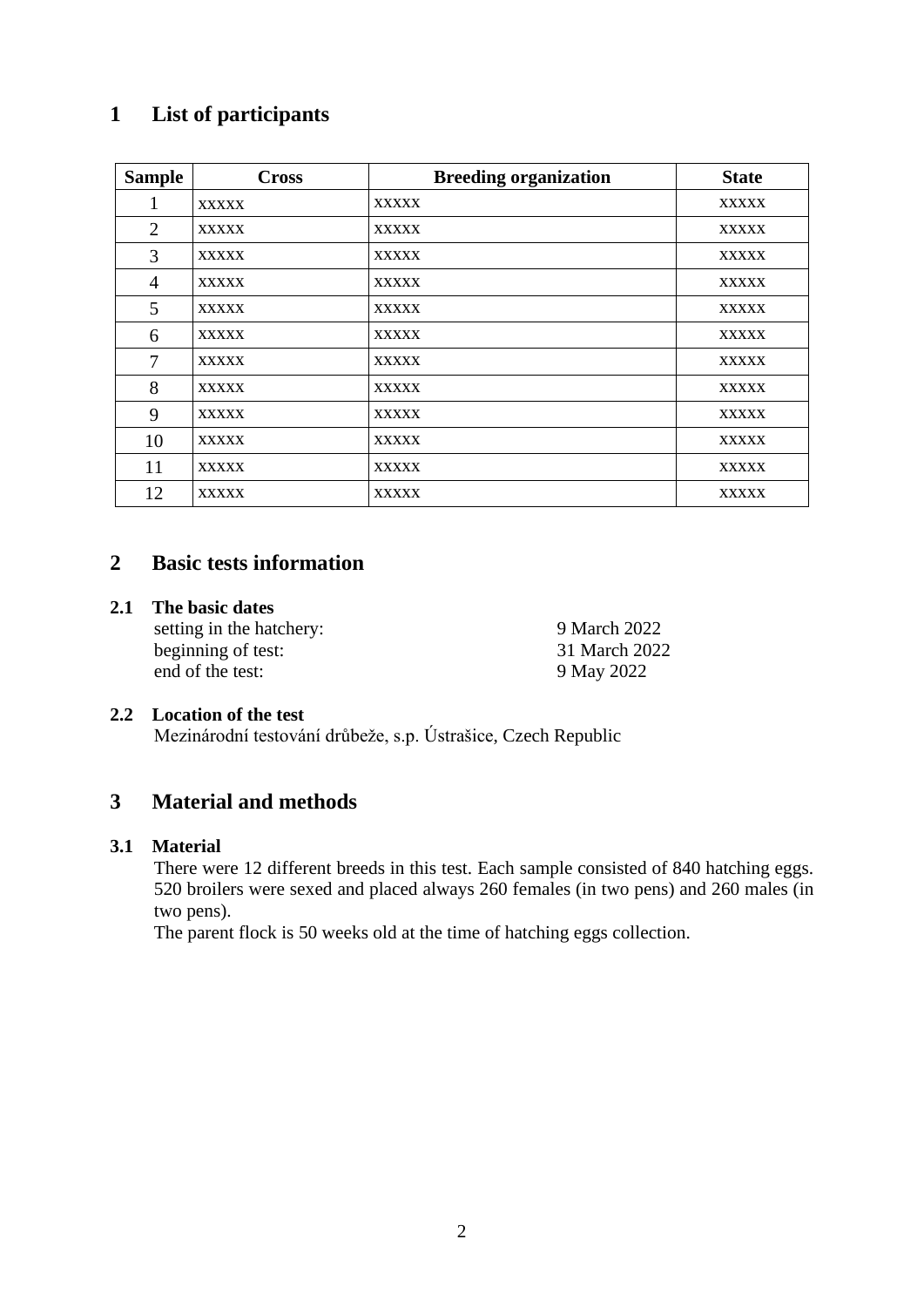## **3.2 Housing system**

Pullets were kept in windowless house with full control of the environment. They were kept in deep litter system. Manually filled tube feeders and nipple automatic drinkers were used.

## **3.3 Lighting programme**

Pullets were kept in windowless house. All the birds were submitted to the following lighting programme.

| Age         | <b>Hours of light</b> | <b>Hours of darkness</b> |
|-------------|-----------------------|--------------------------|
| Day $1 - 7$ |                       |                          |
| Day 8 - 36  |                       |                          |
| Day 37 - 39 |                       |                          |

### **3.4 Stocking density**

16 broilers per square meter

## **3.5 Feeding**

Feed was produced in xxxxx.

- Day  $1 10$  Starter (BR1)
- 
- Day  $11 21$  Grower (BR2-A)<br>Day  $22 28$  Grower (BR2-B) Day  $22 - 28$  Grower (BR2-B)<br>Day  $29 - 39$  Finisher (BR3)
- Finisher (BR3)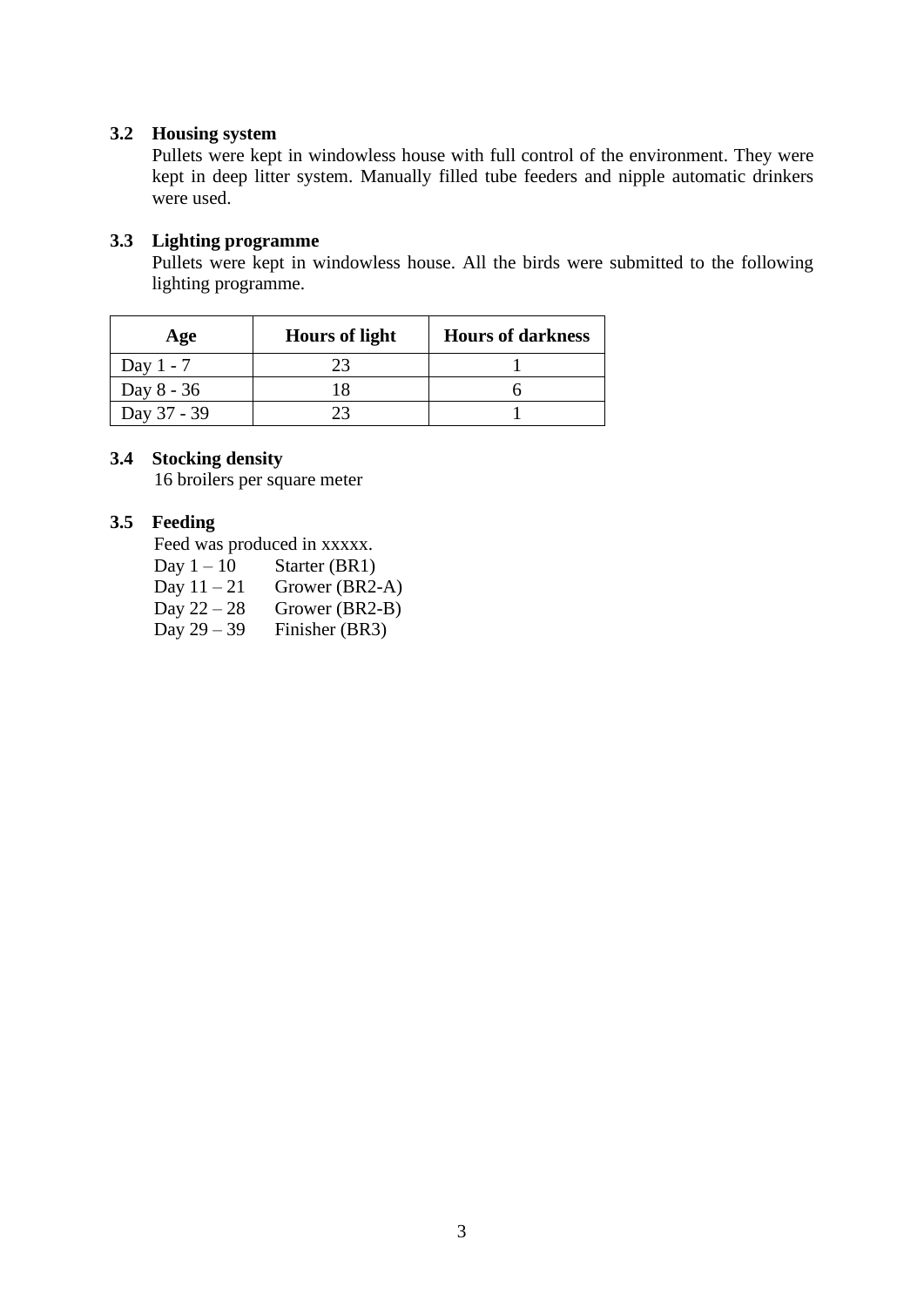## **Diet formulas**

|                                | <b>Starter BR1</b> | Grower BR2-A | <b>Grower BR2-B</b> | <b>Finisher BR3</b> |
|--------------------------------|--------------------|--------------|---------------------|---------------------|
| Age                            | Days 1 - 10        | Days 11 - 21 | Day 22 - 28         | Day 29 - 32         |
| Components (%)                 |                    |              |                     |                     |
| Wheat                          | 41.42              | 49.80        | 51.37               | 57.12               |
| Maize                          | 15.00              | 13.00        | 13.00               | 10.00               |
| Soybean extr. groats           | 31.50              | 30.40        | 28.55               | 24.80               |
| Soybean extr.                  | 4.00               |              |                     |                     |
| Fish meal                      | 1.50               |              |                     |                     |
| $MCP$ – monocalciumphosphate   | 0.47               | 0.31         | 0.18                | 0.16                |
| Calcium carbonate              | 1.47               | 1.16         | 1.15                | 1.13                |
| Salt                           | 0.28               | 0.24         | 0.23                | 0.26                |
| Soybean oil                    | 2.46               | 2.50         | 2.50                | 2.62                |
| Animal fat                     |                    | 0.86         | 1.29                | 2.50                |
| Sodium sulfate                 | 0.13               | 0.10         | 0.11                | 0.08                |
| Premixes of amino acid         | 0.85               | 0.86         | 0.86                | 0.86                |
| Vitamin and mineral supplement | 0.92               | 0.77         | 0.76                | 0.47                |
| <b>Nutrient content</b>        |                    |              |                     |                     |
| Crude protein $(g/kg)$         | 23.36              | 21.17        | 20.50               | 19.15               |
| Fat $(g/kg)$                   | 5.16               | 5.20         | 5.62                | 6.86                |
| Lysine $(g/kg)$                | 1.30               | 1.17         | 1.13                | 1.05                |
| Methionine (g/kg)              | 0.63               | 0.56         | 0.54                | 0.50                |
| Ca (g/kg)                      | 0.96               | 0.78         | 0.75                | 0.72                |
| P(g/kg)                        | 0.45               | 0.39         | 0.36                | 0.35                |
| Vitamin A (IU/kg)              | 15000              | 10000        | 10000               | 10000               |
| Vitamin D3 (IU/kg)             | 5000               | 5000         | 5000                | 5000                |
| ME (MJ/kg)                     | 12.40              | 12.70        | 12.90               | 13.40               |

## **3.6 Veterinary precautions**

The chicken house was disinfected by xxxxx before the chick placement. On the first days old chickens was applied to the water solution of permanganate. On days 1 and 12 chickens were vaccinated with xxxxx.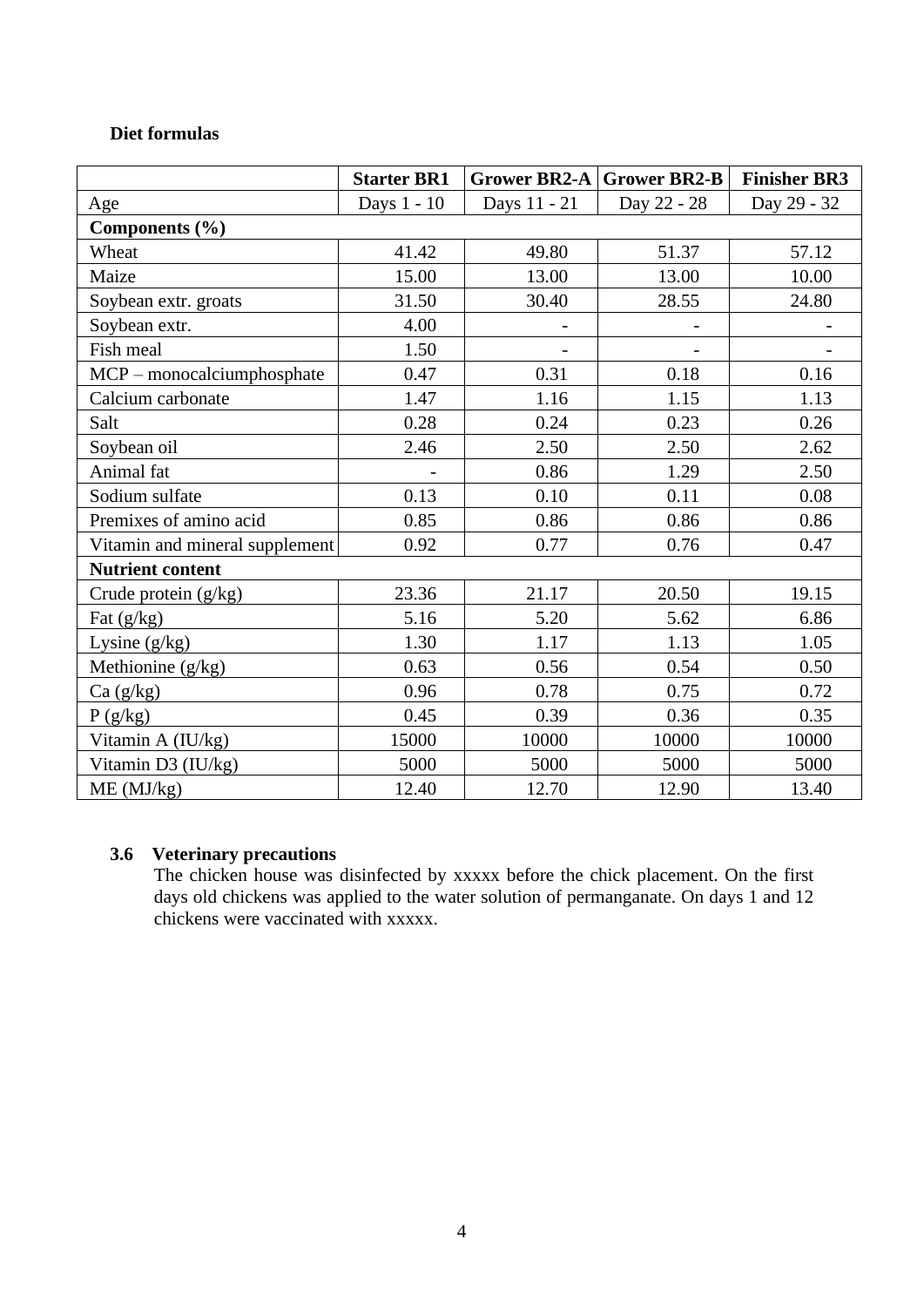## **4 Parameters recorded**

## **4.1 Live weight**

Live weight was measured on days 1 (all the birds in each pen were weighed altogether), 7 and 14 (20 % of the birds were weighed altogether, without fasting). On day 32 and 39 birds were weighed individually, after 12 hours of fasting.

## **4.2 Feed conversion ratio (FCR)**

Feed conversion ratio was calculated as feed consumption per 1 kg of live weight for the periods  $1 - 14$  days,  $1 - 32$  days and  $1 - 39$  days.

## **4.3 Mortality**

All pens were checked three times a day to see if there were any dead or ill birds. Dead chickens were registered by date and reason of mortality on the day of death.

## **4.4 Carcass analysis**

The carcass analysis was done on 20 cocks and 20 hens per each genotype on day 32. Breast muscles was weighed without skin and thigh muscles with bone and skin.

### **4.5 Statistical analyses**

Performance results of live weight at the age of 39 days were statistically evaluated.

## **5 Results**

| Tab. No. 1 |                | Hatchability                                          |
|------------|----------------|-------------------------------------------------------|
|            | 2a             | Broiler results at the age of 7 days                  |
|            | 2 <sub>b</sub> | Broiler results at the age of 14 days                 |
|            | 2c             | Broiler results at the age of 32 days                 |
|            | 2d             | Broiler results at the age of 39 days                 |
|            | 3a             | Mortality during growing period at the age of 14 days |
|            | 3 <sub>b</sub> | Mortality during growing period at the age of 32 days |
|            | 3c             | Mortality during growing period at the age of 39 days |
|            | 4              | Results of carcass analysis                           |
|            | 5a             | Statistical analysis - cocks                          |
|            | 5 <sub>b</sub> | Statistical analysis - hens                           |
|            |                |                                                       |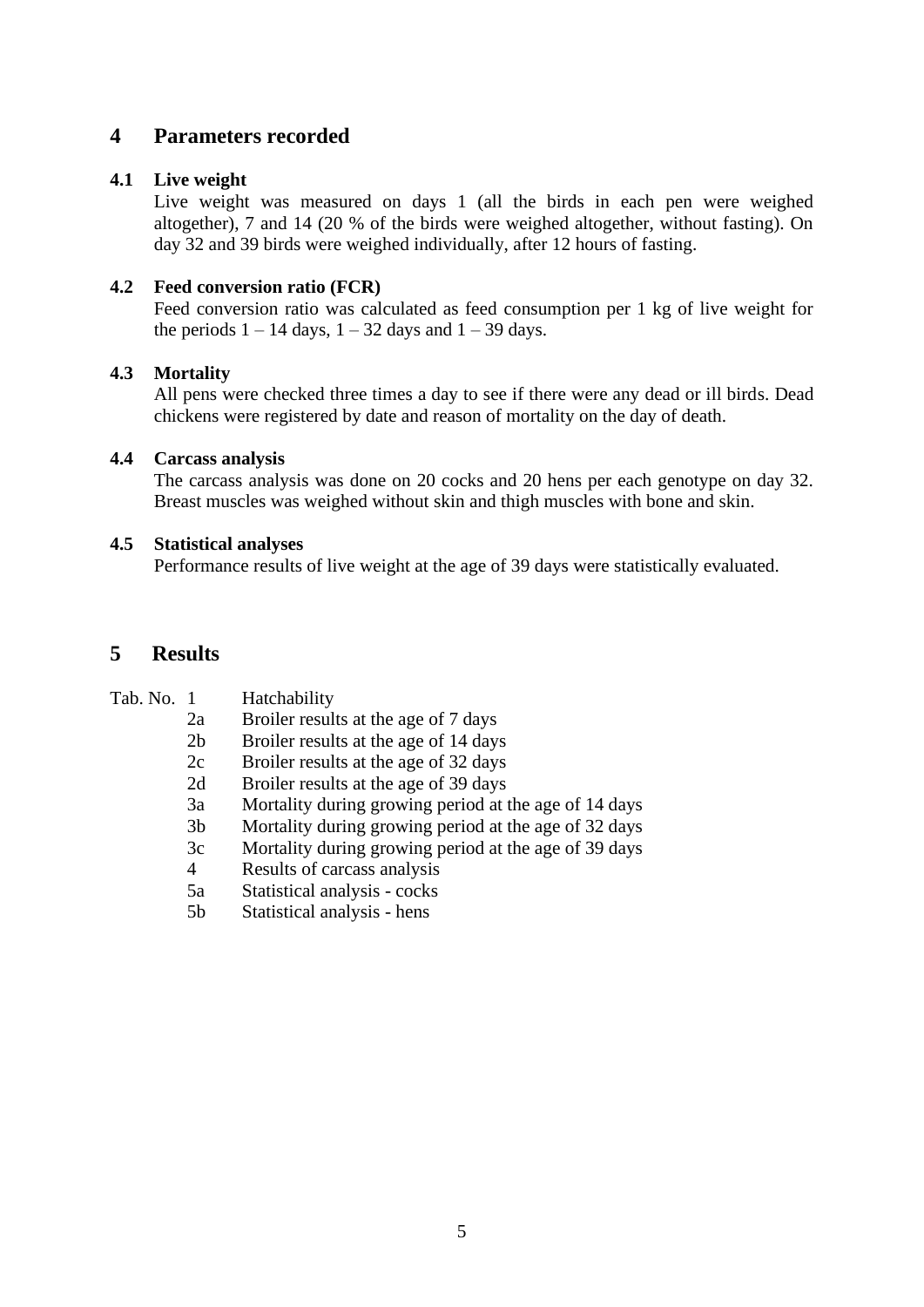Test: 50

Part fattening: 3

|              |                |                  |       | <b>Hatchability</b> |              |        | Average weight |          |
|--------------|----------------|------------------|-------|---------------------|--------------|--------|----------------|----------|
| <b>Cross</b> |                | <b>Fertility</b> | Set   | Fert.               | <b>Birds</b> | hatch. |                | $1$ -day |
|              | <b>Sample</b>  |                  |       |                     | housed       | eggs   | $\mathcal{S}$  | ¥        |
|              |                | $\%$             | $\%$  | $\%$                |              | g      | g              | g        |
| <b>XXXXX</b> |                | 92.02            | 78.93 | 85.77               | 520          | 69.8   | 46.5           | 46.7     |
| <b>XXXXX</b> | $\overline{2}$ | 97.02            | 87.02 | 89.69               | 520          | 66.8   | 45.9           | 46.5     |
| <b>XXXXX</b> | 3              | 93.45            | 76.31 | 81.66               | 520          | 69.1   | 47.2           | 47.7     |
| <b>XXXXX</b> | 4              | 94.52            | 81.43 | 86.15               | 520          | 67.4   | 47.5           | 47.0     |
| <b>XXXXX</b> | 5              | 88.45            | 76.90 | 86.94               | 520          | 69.5   | 46.6           | 45.8     |
| <b>XXXXX</b> | 6              | 96.19            | 82.50 | 85.77               | 520          | 68.7   | 48.0           | 47.8     |
| <b>XXXXX</b> | 7              | 93.81            | 80.71 | 86.04               | 520          | 69.5   | 47.5           | 48.2     |
| <b>XXXXX</b> | 8              | 90.71            | 78.10 | 86.09               | 520          | 69.8   | 47.1           | 47.2     |
| <b>XXXXX</b> | 9              | 86.90            | 72.62 | 83.56               | 520          | 68.6   | 47.6           | 46.7     |
| <b>XXXXX</b> | 10             | 93.69            | 78.21 | 83.48               | 520          | 71.8   | 48.5           | 48.7     |
| <b>XXXXX</b> | 11             | 96.07            | 84.52 | 87.98               | 520          | 67.2   | 46.1           | 45.7     |
| <b>XXXXX</b> | 12             | 96.67            | 83.69 | 86.58               | 520          | 71.0   | 47.9           | 47.7     |

# **Hatchability Tab. No. 1**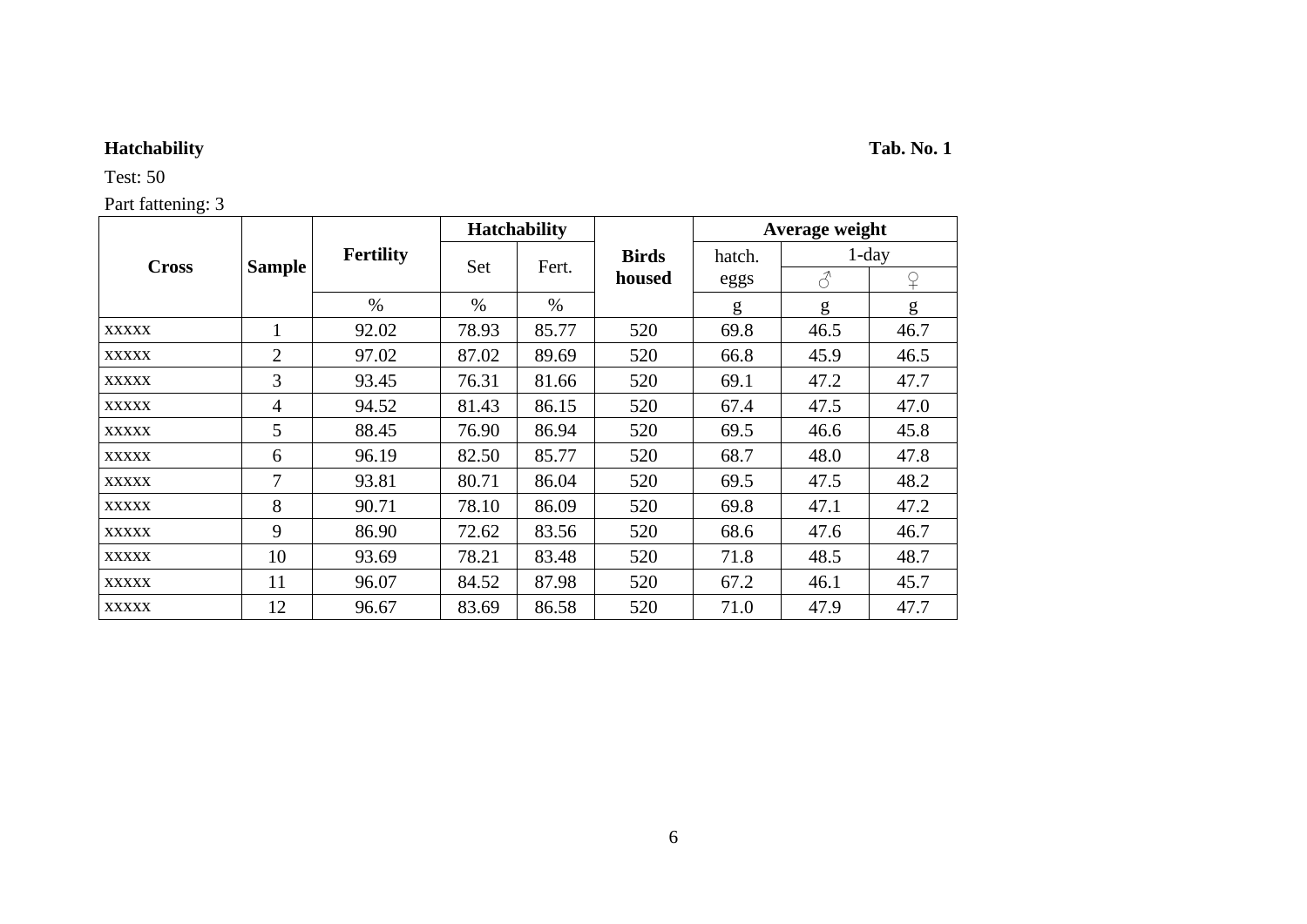# **Broiler results at the age of 7 days Tab. No. 2a**

Test: 50

|              |                |                  |           |                |                |               | Average live weight at 7 days |                |         |                |
|--------------|----------------|------------------|-----------|----------------|----------------|---------------|-------------------------------|----------------|---------|----------------|
|              |                |                  | male      |                |                | female        |                               |                | average |                |
| <b>Cross</b> | <b>Sample</b>  |                  | mortality | live<br>weight | mortality      |               | live<br>weight                | mortality      |         | live<br>weight |
|              |                | birds            | $\%$      | g              | birds          | $\frac{0}{0}$ | g                             | birds          | $\%$    | g              |
| <b>XXXXX</b> | $\mathbf{1}$   |                  | 0.8       | 175.0          | 5              | 3.8           | 180.8                         | 6              | 1.2     | 177.9          |
| <b>XXXXX</b> | $\overline{2}$ | $\overline{2}$   | 1.5       | 209.2          | $\theta$       | 0.0           | 201.7                         | $\overline{2}$ | 0.4     | 205.4          |
| <b>XXXXX</b> | $\overline{3}$ | $\overline{0}$   | 0.0       | 180.8          | $\overline{0}$ | 0.0           | 185.8                         | $\theta$       | 0.0     | 183.3          |
| <b>XXXXX</b> | 4              | 2                | 1.5       | 211.7          | 1              | 0.8           | 204.2                         | $\overline{3}$ | 0.6     | 207.9          |
| <b>XXXXX</b> | 5              | $\overline{0}$   | 0.0       | 190.8          | 9              | 6.9           | 180.0                         | 9              | 1.7     | 185.5          |
| <b>XXXXX</b> | 6              | $\mathbf{I}$     | 0.8       | 214.2          | 7              | 5.4           | 207.5                         | 8              | 1.5     | 210.9          |
| <b>XXXXX</b> | 7              | $\overline{0}$   | 0.0       | 214.2          | $\overline{0}$ | 0.0           | 202.5                         | $\theta$       | 0.0     | 208.3          |
| <b>XXXXX</b> | 8              |                  | 0.8       | 191.7          | 5              | 3.8           | 179.2                         | 6              | 1.2     | 185.5          |
| <b>XXXXX</b> | 9              |                  | 0.8       | 205.0          | 3              | 2.3           | 202.5                         | $\overline{4}$ | 0.8     | 203.8          |
| <b>XXXXX</b> | 10             | $\mathbf{I}$     | 0.8       | 185.0          | 1              | 0.8           | 181.7                         | $\overline{2}$ | 0.4     | 183.3          |
| <b>XXXXX</b> | 11             | $\overline{0}$   | 0.0       | 208.3          | $\overline{0}$ | 0.0           | 211.7                         | $\theta$       | 0.0     | 210.0          |
| <b>XXXXX</b> | 12             | $\boldsymbol{0}$ | 0.0       | 184.2          | 1              | 0.8           | 181.7                         |                | 0.2     | 182.9          |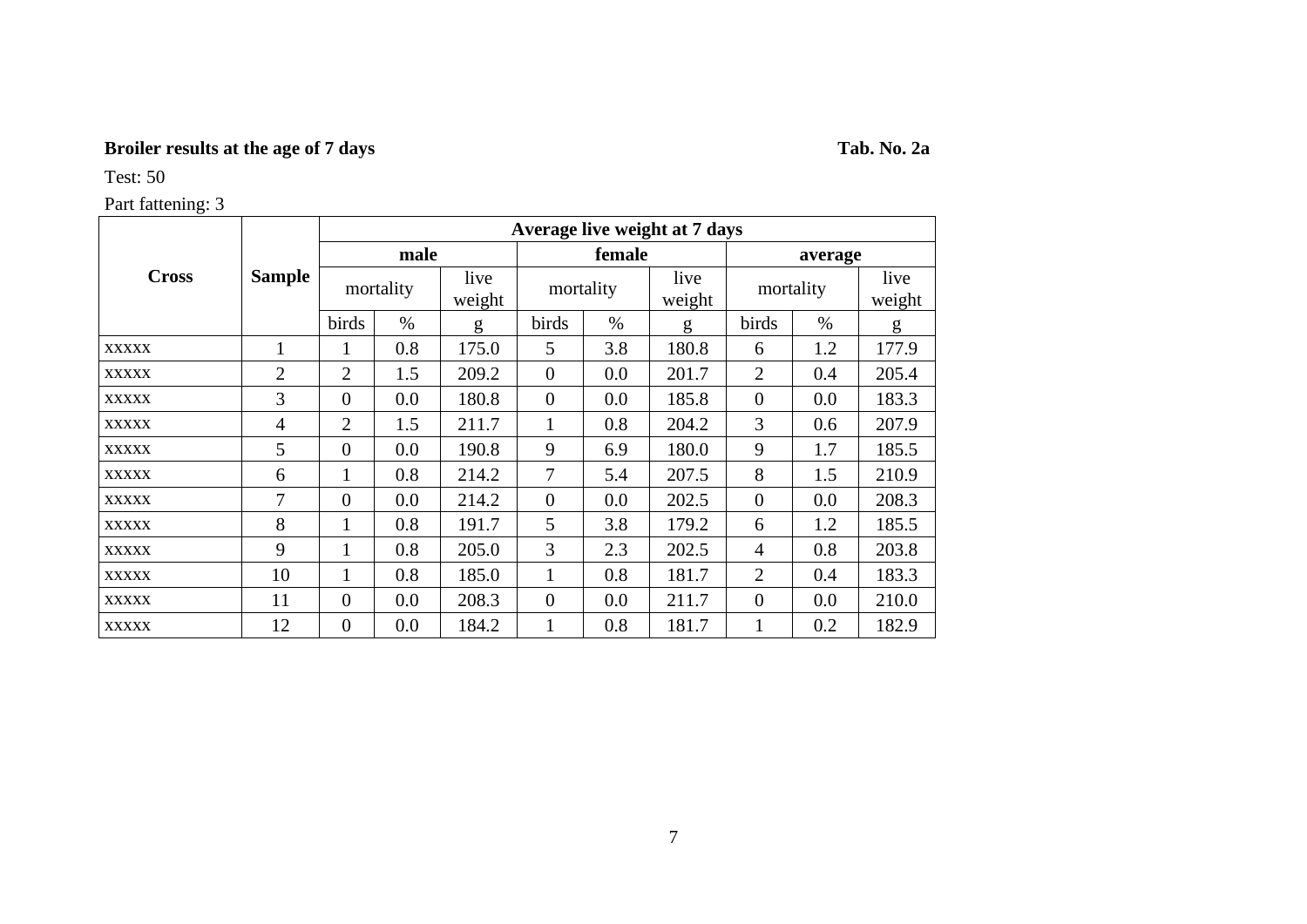# **Broiler results at the age of 14 days Tab. No. 2b**

Test: 50

|              |                |                        |                |            |                |                 | Average live weight at 14 days |        |                |            |       |        |
|--------------|----------------|------------------------|----------------|------------|----------------|-----------------|--------------------------------|--------|----------------|------------|-------|--------|
|              |                |                        | male           |            |                | female          |                                |        | average        |            |       |        |
| <b>Cross</b> | <b>Sample</b>  | birds                  | live<br>weight | <b>FCR</b> | birds          | live<br>weight  | <b>FCR</b>                     | birds  | live<br>weight | <b>FCR</b> |       |        |
|              |                |                        | g              | g          |                | g               | g                              |        | g              | g          |       |        |
| <b>XXXXX</b> | 1              | 254                    | 557.5          | 1026.1     | 250            | 524.2           | 1057.7                         | 504    | 541.0          | 1041.3     |       |        |
| <b>XXXXX</b> | $\overline{2}$ | 257                    | 575.8          | 1035.2     | 260            | 562.5           | 992.1                          | 517    | 569.1          | 1013.8     |       |        |
| <b>XXXXX</b> | 3              | 259                    | 552.5          | 1019.6     | 260            | 532.5           |                                | 1063.9 |                | 519        | 542.5 | 1041.4 |
| <b>XXXXX</b> | 4              | 258                    | 575.8          | 984.8      | 258            | 1017.8<br>566.7 |                                | 516    | 571.3          | 1001.1     |       |        |
| <b>XXXXX</b> | 5              | 259                    | 560.8          | 999.6      | 246            | 550.0           | 1011.8                         | 505    | 555.6          | 1005.5     |       |        |
| <b>XXXXX</b> | 6              | 257                    | 570.8          | 1033.4     | 248            | 564.2           | 1034.9                         | 505    | 567.6          | 1034.1     |       |        |
| <b>XXXXX</b> | 7              | 258                    | 585.0          | 1015.0     | 260            | 559.2           | 1009.7                         | 518    | 572.0          | 1012.4     |       |        |
| <b>XXXXX</b> | 8              | 257                    | 565.0          | 1039.2     | 250            | 554.2           | 1066.1                         | 507    | 559.7          | 1052.3     |       |        |
| <b>XXXXX</b> | 9              | 256                    | 575.0          | 1026.5     | 253            | 562.5           | 1014.0                         | 509    | 568.8          | 1020.3     |       |        |
| <b>XXXXX</b> | 10             | 258<br>560.8<br>1053.9 |                | 258        | 548.3          | 1066.0          | 516                            | 554.6  | 1059.9         |            |       |        |
| <b>XXXXX</b> | 11             | 1032.9<br>260<br>556.7 |                | 258        | 550.8<br>996.4 |                 | 518                            | 553.8  | 1014.8         |            |       |        |
| <b>XXXXX</b> | 12             | 258                    | 572.5          | 1029.8     | 256            | 562.5           | 1084.0                         | 514    | 567.5          | 1056.5     |       |        |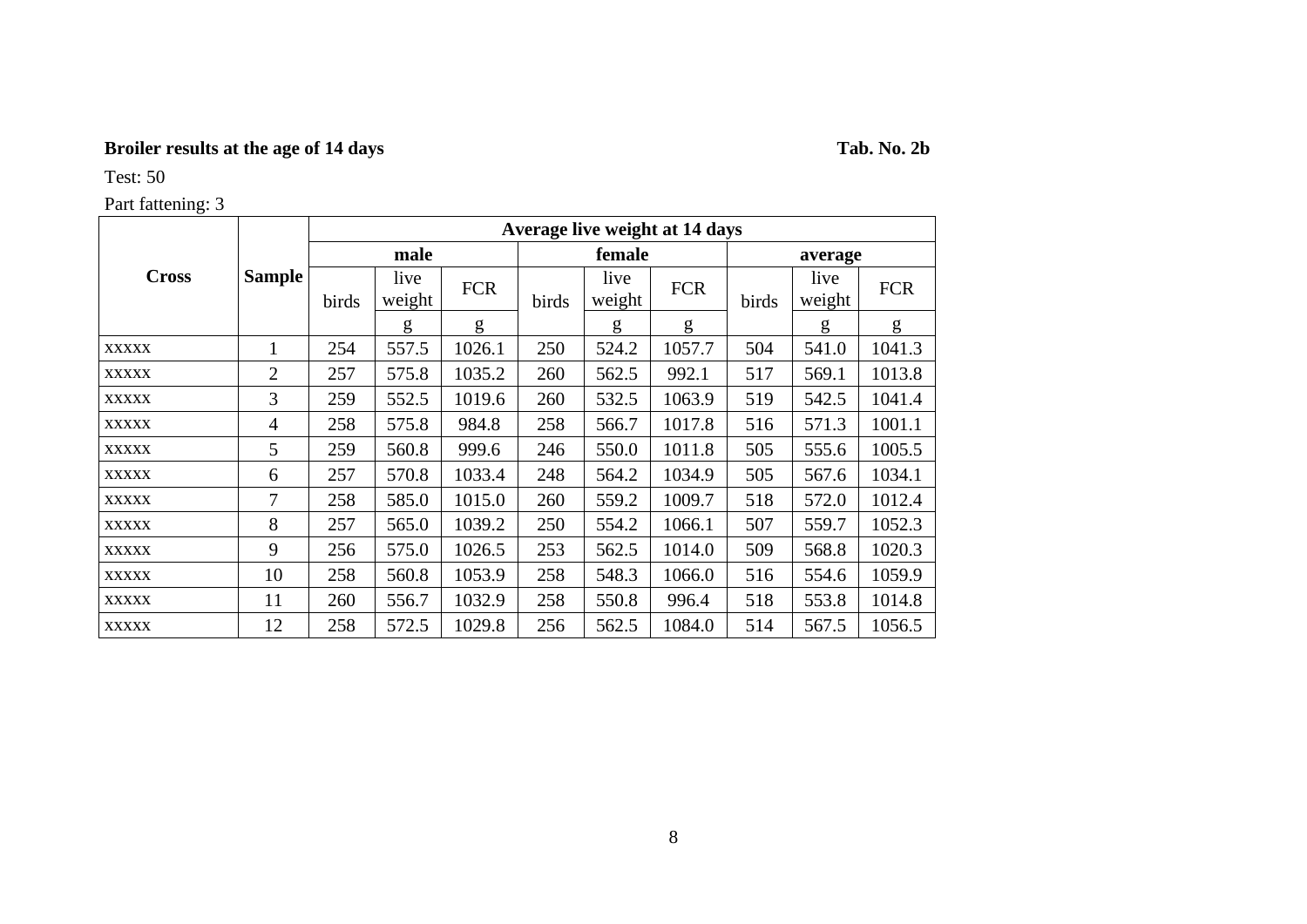# **Broiler results at the age of 32 days Tab. No. 2c**

Test: 50

| <b>Cross</b><br><b>XXXXX</b><br><b>XXXXX</b><br><b>XXXXX</b><br><b>XXXXX</b><br><b>XXXXX</b><br><b>XXXXX</b><br><b>XXXXX</b><br><b>XXXXX</b> |                |                                                    |                |            |       |                  | Average live weight at 32 days |        |                |            |
|----------------------------------------------------------------------------------------------------------------------------------------------|----------------|----------------------------------------------------|----------------|------------|-------|------------------|--------------------------------|--------|----------------|------------|
|                                                                                                                                              |                |                                                    | male           |            |       | female           |                                |        | average        |            |
|                                                                                                                                              | <b>Sample</b>  | birds                                              | live<br>weight | <b>FCR</b> | birds | live<br>weight   | <b>FCR</b>                     | birds  | live<br>weight | <b>FCR</b> |
|                                                                                                                                              |                |                                                    | g              | g          |       | g                | g                              |        | g              | g          |
|                                                                                                                                              | 1              | 243                                                | 2447.6         | 1378.2     | 250   | 2182.4           | 1421.0                         | 493    | 2313.1         | 1398.7     |
|                                                                                                                                              | $\overline{2}$ | 255                                                | 2319.5         | 1418.8     | 260   | 1361.5           | 515                            | 2208.2 | 1391.3         |            |
|                                                                                                                                              | 3              | 251                                                | 2364.3         | 1371.5     | 256   | 2215.1           | 1370.6                         | 507    | 2289.0         | 1371.0     |
|                                                                                                                                              | 4              | 251                                                | 2438.4         | 1372.3     | 255   | 2203.1<br>1366.0 |                                | 506    | 2319.8         | 1369.3     |
|                                                                                                                                              | 5              | 257                                                | 2399.5         | 1354.7     | 242   | 2208.5           | 1377.3                         | 499    | 2306.8         | 1365.2     |
|                                                                                                                                              | 6              | 250                                                | 2336.2         | 1430.7     | 243   | 2117.0           | 1453.4                         | 493    | 2228.2         | 1441.4     |
|                                                                                                                                              | 7              | 247                                                | 2406.9         | 1413.3     | 260   | 2104.6           | 1410.1                         | 507    | 2251.9         | 1411.8     |
|                                                                                                                                              | 8              | 253                                                | 2443.8         | 1364.1     | 246   | 2269.1           | 1382.3                         | 499    | 2357.7         | 1372.7     |
| <b>XXXXX</b>                                                                                                                                 | 9              | 250                                                | 2514.0         | 1372.1     | 253   | 2221.6           | 1354.3                         | 503    | 2366.9         | 1363.7     |
| <b>XXXXX</b>                                                                                                                                 | 10             | 255<br>2419.1<br>1377.6<br>257<br>2201.0           |                | 1378.4     | 512   | 2309.6           | 1378.0                         |        |                |            |
| <b>XXXXX</b>                                                                                                                                 | 11             | 2297.0<br>2118.0<br>255<br>1418.0<br>258<br>1345.8 |                |            |       |                  |                                | 513    | 2207.0         | 1383.2     |
| <b>XXXXX</b>                                                                                                                                 | 12             | 252                                                | 2490.6         | 1361.3     | 254   | 2301.8           | 1396.7                         | 506    | 2395.8         | 1378.4     |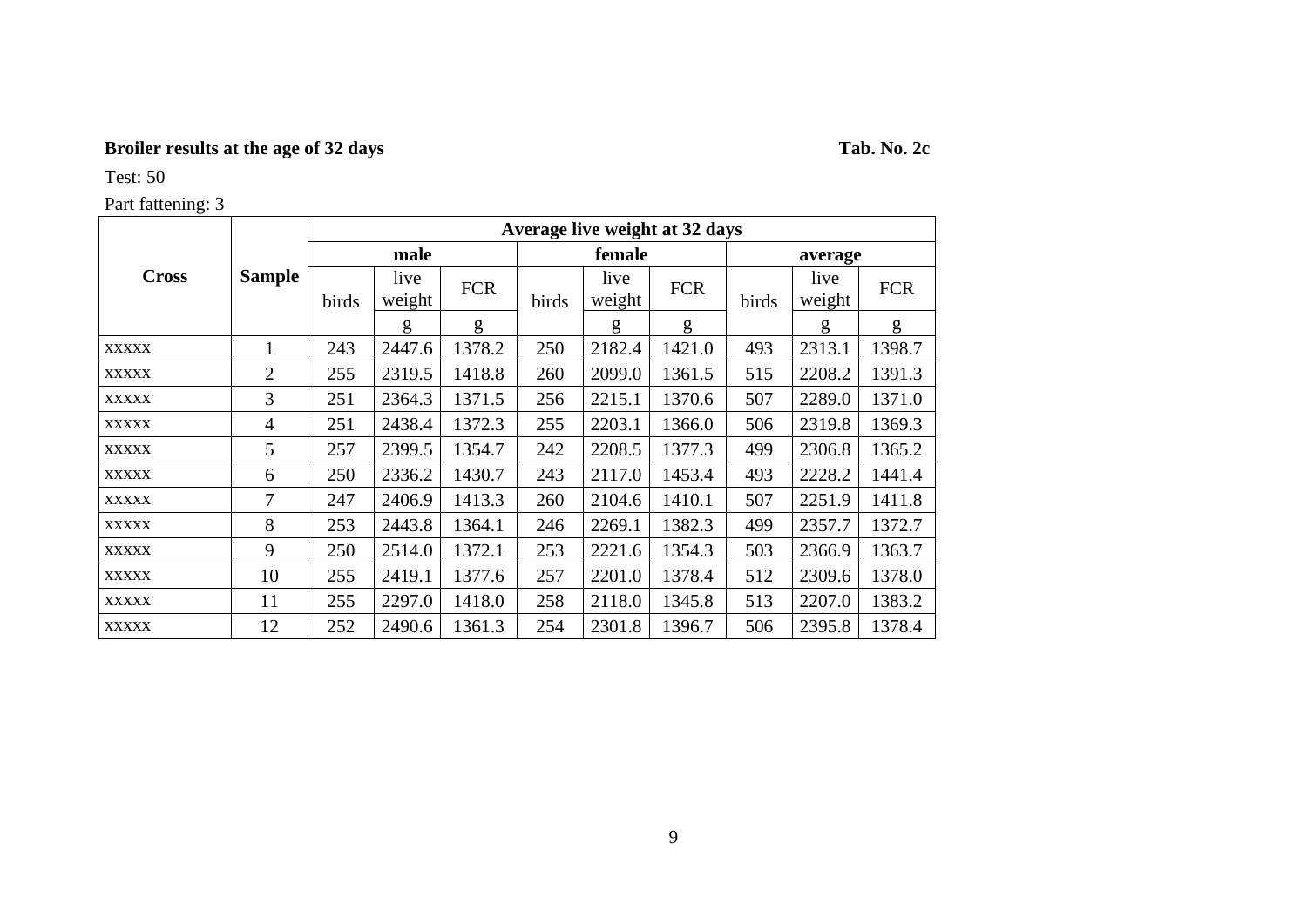# **Broiler results at the age of 39 days Tab. No. 2d**

Test: 50

|              |                |       |                         | Average live weight at 39 days |        |                |            |        |                |            |  |  |  |  |
|--------------|----------------|-------|-------------------------|--------------------------------|--------|----------------|------------|--------|----------------|------------|--|--|--|--|
|              |                |       | male                    |                                |        | female         |            |        | average        |            |  |  |  |  |
| <b>Cross</b> | <b>Sample</b>  | birds | live<br>weight          | <b>FCR</b>                     | birds  | live<br>weight | <b>FCR</b> | birds  | live<br>weight | <b>FCR</b> |  |  |  |  |
|              |                |       | g                       | g                              |        | g              | g          |        | g              | g          |  |  |  |  |
| <b>XXXXX</b> |                | 117   | 3133.9                  | 1576.3                         | 124    | 2712.2         | 1597.6     | 241    | 2916.9         | 1586.5     |  |  |  |  |
| <b>XXXXX</b> | 2              | 127   | 3162.4                  | 1516.4                         | 129    | 2599.8         | 1579.4     | 256    | 2878.9         | 1545.1     |  |  |  |  |
| <b>XXXXX</b> | $\overline{3}$ | 122   | 3053.8                  | 1558.7                         | 127    | 2759.9         | 1590.0     | 249    | 2903.9         | 1573.8     |  |  |  |  |
| <b>XXXXX</b> | 4              | 124   | 3337.6                  | 1508.7                         | 128    | 2868.5         | 1554.3     | 252    | 3099.3         | 1530.2     |  |  |  |  |
| <b>XXXXX</b> | 5 <sup>5</sup> | 128   | 3085.3                  | 1488.7                         | 117    | 2756.7         | 1593.3     | 245    | 2928.4         | 1535.7     |  |  |  |  |
| <b>XXXXX</b> | 6              | 123   | 3107.2                  | 1557.1                         | 122    | 2769.7         | 1642.5     | 245    | 2939.1         | 1597.2     |  |  |  |  |
| <b>XXXXX</b> | $\tau$         | 119   | 3124.7                  | 1603.9                         | 128    | 2750.4         | 1577.9     | 247    | 2930.7         | 1591.3     |  |  |  |  |
| <b>XXXXX</b> | 8              | 125   | 3220.2                  | 1527.6                         | 123    | 2801.5         | 1582.8     | 248    | 3012.6         | 1553.0     |  |  |  |  |
| <b>XXXXX</b> | 9              | 121   | 3158.3                  | 1620.3                         | 126    | 2755.0         | 1581.5     | 247    | 2952.6         | 1601.8     |  |  |  |  |
| <b>XXXXX</b> | 10             | 122   | 1574.0<br>129<br>3085.0 |                                | 2672.9 | 1594.3         | 251        | 2873.2 | 1583.7         |            |  |  |  |  |
| <b>XXXXX</b> | 11             | 127   | 3099.4                  | 1528.1                         | 129    | 2585.7         | 1582.3     | 256    | 2840.5         | 1553.0     |  |  |  |  |
| <b>XXXXX</b> | 12             | 124   | 3279.0                  | 1538.4                         | 125    | 2832.6         | 1583.0     | 249    | 3054.9         | 1559.2     |  |  |  |  |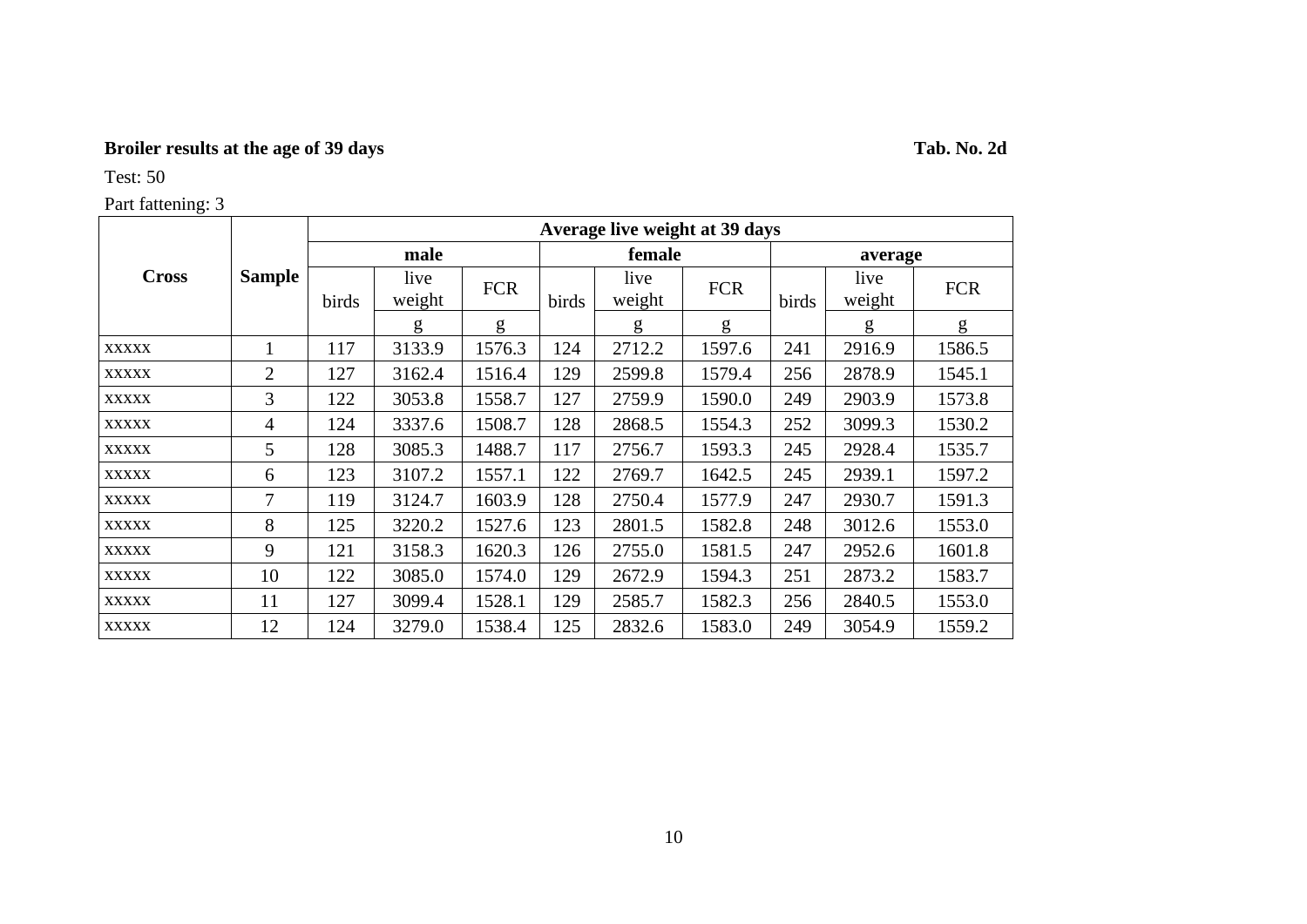## **Mortality in the age 14 days Tab. No. 3a**

Test: 50

|              |                |                |      | Mortality in the period |      |                |      |   |   |                |   |   |        | <b>Mortality according causes</b> |   |                 |                |    |                |
|--------------|----------------|----------------|------|-------------------------|------|----------------|------|---|---|----------------|---|---|--------|-----------------------------------|---|-----------------|----------------|----|----------------|
| <b>Cross</b> | <b>Sample</b>  |                | male | female                  |      | total          |      |   | 3 |                |   |   | $\tau$ | 8                                 |   |                 |                |    |                |
|              |                | birds          | $\%$ | birds                   | $\%$ | birds          | $\%$ | 2 |   | $\overline{4}$ | 5 | 6 |        |                                   | 9 | 10 <sup>1</sup> | 11             | 12 | 13   14        |
| <b>XXXXX</b> |                | 6              | 2.31 | 10                      | 3.85 | 16             | 3.08 |   |   |                |   |   |        |                                   |   |                 | 5              |    | 11             |
| <b>XXXXX</b> | $\overline{2}$ | 3              | 1.15 | $\overline{0}$          | 0.00 | 3              | 0.58 |   |   |                |   |   |        |                                   |   |                 | 3              |    |                |
| <b>XXXXX</b> | 3              |                | 0.38 | $\mathbf{0}$            | 0.00 |                | 0.19 |   |   |                |   |   |        |                                   |   |                 |                |    |                |
| <b>XXXXX</b> | 4              | 2              | 0.77 | 2                       | 0.77 | $\overline{4}$ | 0.77 |   |   |                |   |   |        |                                   |   |                 | $\overline{2}$ |    | $\overline{2}$ |
| <b>XXXXX</b> | 5              |                | 0.38 | 14                      | 5.38 | 15             | 2.88 |   |   |                |   |   |        |                                   |   |                 |                |    | 14             |
| <b>XXXXX</b> | 6              | $\overline{3}$ | 1.15 | 12                      | 4.62 | 15             | 2.88 |   |   |                |   |   |        |                                   |   |                 | 5              |    | 10             |
| <b>XXXXX</b> | $\mathcal{I}$  | $\overline{2}$ | 0.77 | $\overline{0}$          | 0.00 | $\overline{2}$ | 0.38 |   |   |                |   |   |        |                                   |   |                 |                |    |                |
| <b>XXXXX</b> | 8              | 3              | 1.15 | 10                      | 3.85 | 13             | 2.50 |   |   |                |   |   |        |                                   |   |                 |                |    | 13             |
| <b>XXXXX</b> | 9              | 4              | 1.54 | 7                       | 2.69 | 11             | 2.12 |   |   |                |   |   |        |                                   |   |                 | $5^{\circ}$    |    | 5              |
| <b>XXXXX</b> | 10             | 2              | 0.77 | 2                       | 0.77 | $\overline{4}$ | 0.77 |   |   |                |   |   |        |                                   |   |                 | $\overline{2}$ |    | $\overline{2}$ |
| <b>XXXXX</b> | 11             | $\overline{0}$ | 0.00 | $\overline{2}$          | 0.77 | 2              | 0.38 |   |   |                |   |   |        |                                   |   |                 |                |    |                |
| <b>XXXXX</b> | 12             | $\overline{2}$ | 0.77 | 4                       | 1.54 | 6              | 1.15 |   |   |                |   |   |        |                                   |   |                 | $\overline{2}$ |    | 4              |

- 
- 
- 
- 
- 
- 2 Bacterial diseases 7 Digestive track diseases 12 Cannibalism
- 3 Moulds diseases 8 Respiratory tract diseases 13 Yolk sac. infam.
- 4 Parasitary diseases 9 Reproduction tract diseases 14 Culling and other causes
- 5 Tumors 10 Locomotion apparatus diseases
- Causes: 1 Viral diseases 6 Wounds 11 Sudden death syndrome
	-
	-
	-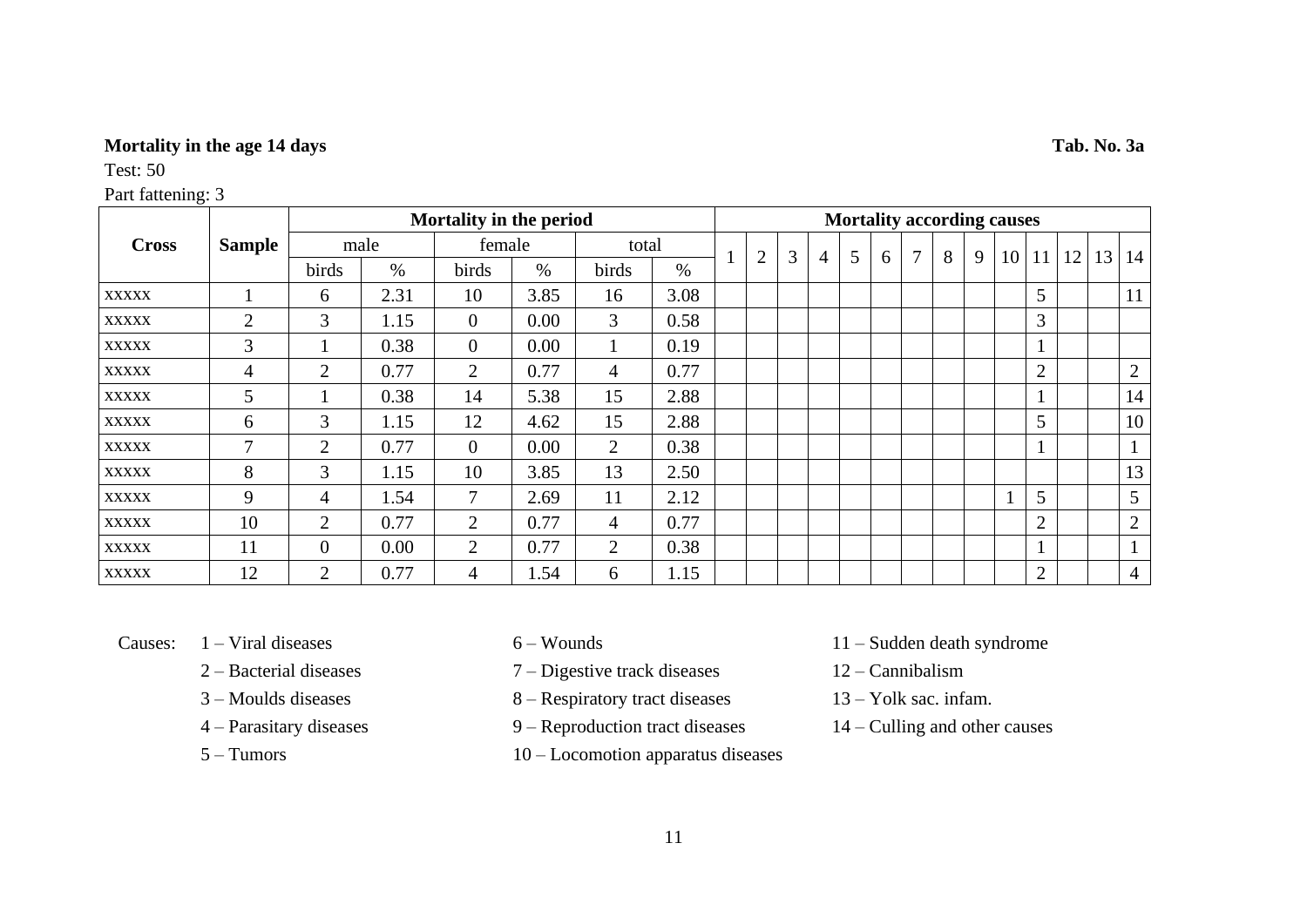## **Mortality in the age 32 days Tab. No. 3b**

Test: 50

|              |                |                |      | Mortality in the period |      |          |      | <b>Mortality according causes</b> |                |   |   |   |   |   |   |   |    |    |                 |    |                |
|--------------|----------------|----------------|------|-------------------------|------|----------|------|-----------------------------------|----------------|---|---|---|---|---|---|---|----|----|-----------------|----|----------------|
| <b>Cross</b> | <b>Sample</b>  | $1 - 14$       |      | $15 - 32$               |      | $1 - 32$ |      |                                   |                |   |   |   |   | 7 |   |   |    |    |                 |    |                |
|              |                | birds          | $\%$ | birds                   | $\%$ | birds    | $\%$ |                                   | $\overline{2}$ | 3 | 4 | 5 | 6 |   | 8 | 9 | 10 | 11 | 12 <sup>1</sup> | 13 | 14             |
| <b>XXXXX</b> |                | 16             | 3.08 | 11                      | 2.12 | 27       | 5.19 |                                   |                |   |   |   |   |   |   |   |    | 12 |                 |    | 15             |
| <b>XXXXX</b> | $\overline{2}$ | 3              | 0.58 | $\overline{2}$          | 0.38 | 5        | 0.96 |                                   |                |   |   |   |   |   |   |   |    | 5  |                 |    |                |
| <b>XXXXX</b> | 3              |                | 0.19 | 12                      | 2.31 | 13       | 2.50 |                                   |                |   |   |   |   |   |   |   |    | 13 |                 |    |                |
| <b>XXXXX</b> | $\overline{4}$ | 4              | 0.77 | 10                      | 1.92 | 14       | 2.69 |                                   |                |   |   |   |   |   |   |   |    | 11 |                 |    | 3              |
| <b>XXXXX</b> | 5              | 15             | 2.88 | 6                       | 1.15 | 21       | 4.04 |                                   |                |   |   |   |   |   |   |   |    | 6  |                 |    | 15             |
| <b>XXXXX</b> | 6              | 15             | 2.88 | 12                      | 2.31 | 27       | 5.19 |                                   |                |   |   |   |   |   |   |   |    | 14 |                 |    | 12             |
| <b>XXXXX</b> | 7              | $\overline{2}$ | 0.38 | 11                      | 2.12 | 13       | 2.50 |                                   |                |   |   |   |   |   |   |   |    | 11 |                 |    | $\overline{2}$ |
| <b>XXXXX</b> | 8              | 13             | 2.50 | 8                       | 1.54 | 21       | 4.04 |                                   |                |   |   |   |   |   |   |   |    | 5  |                 |    | 15             |
| <b>XXXXX</b> | 9              | 11             | 2.12 | 6                       | 1.15 | 17       | 3.27 |                                   |                |   |   |   |   |   |   |   |    | 10 |                 |    | 6              |
| <b>XXXXX</b> | 10             | 4              | 0.77 | $\overline{4}$          | 0.77 | 8        | 1.54 |                                   |                |   |   |   |   |   |   |   |    | 6  |                 |    | 2              |
| <b>XXXXX</b> | 11             | 2              | 0.38 | $\mathfrak{S}$          | 0.96 | 7        | 1.35 |                                   |                |   |   |   |   |   |   |   |    | 6  |                 |    |                |
| <b>XXXXX</b> | 12             | 6              | 1.15 | 8                       | 1.54 | 14       | 2.69 |                                   |                |   |   |   |   |   |   |   |    | 9  |                 |    | 5 <sup>5</sup> |

- 
- 
- 
- 
- 
- 2 Bacterial diseases 7 Digestive track diseases 12 Cannibalism
- 3 Moulds diseases 8 Respiratory tract diseases 13 Yolk sac. infam.
- 4 Parasitary diseases 9 Reproduction tract diseases 14 Culling and other causes
- 5 Tumors 10 Locomotion apparatus diseases
- Causes: 1 Viral diseases 6 Wounds 11 Sudden death syndrome
	-
	-
	-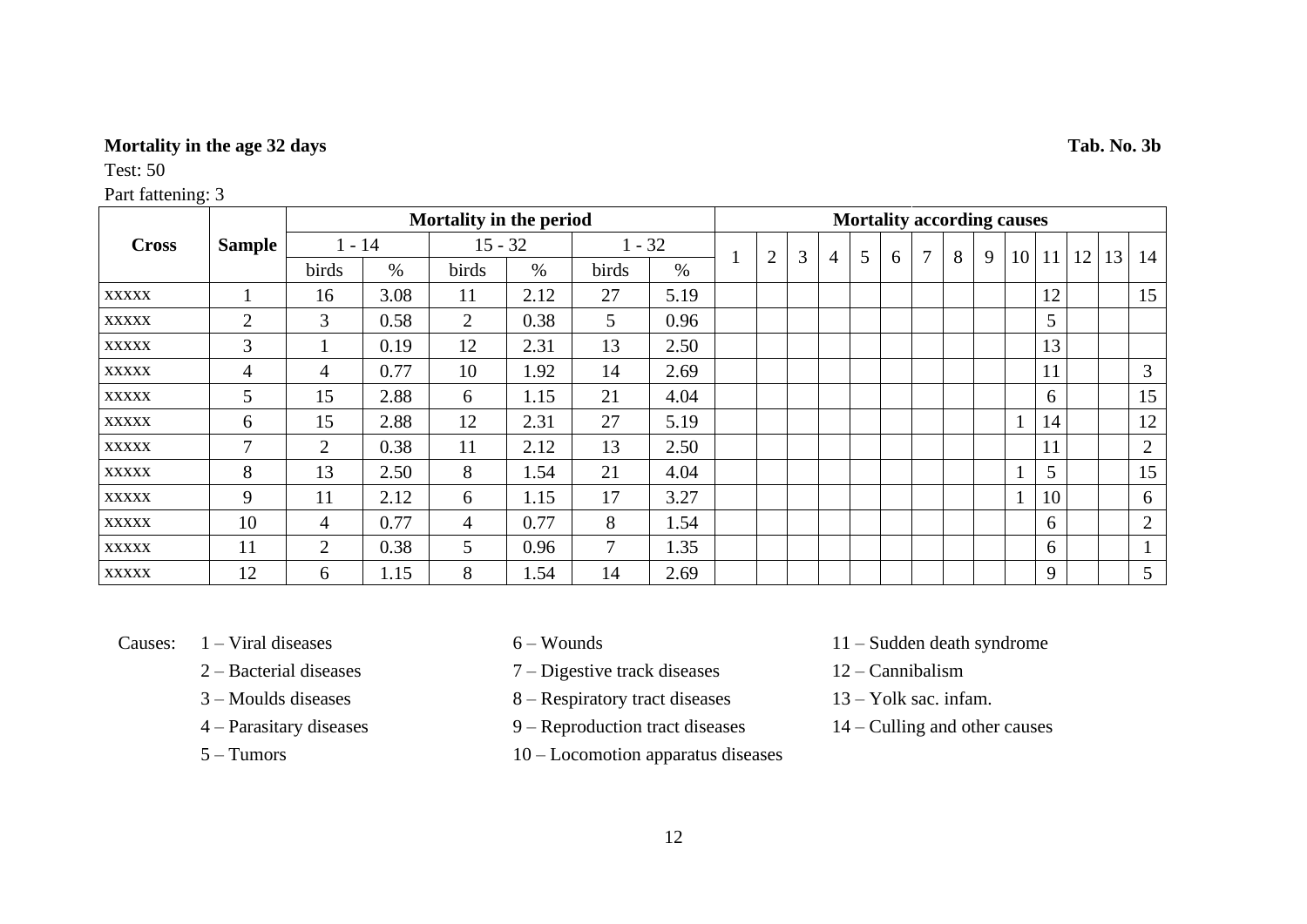## **Mortality in the age 39 days Tab. No. 3c**

#### Test: 50

|              |                |                |      | Mortality in the period |           |          |      |                |   |   |   |   |   |   |   | <b>Mortality according causes</b> |               |    |    |                |
|--------------|----------------|----------------|------|-------------------------|-----------|----------|------|----------------|---|---|---|---|---|---|---|-----------------------------------|---------------|----|----|----------------|
| <b>Cross</b> | <b>Sample</b>  | $1 - 14$       |      |                         | $15 - 39$ | $1 - 39$ |      |                | 3 |   |   |   | 7 | 8 |   |                                   |               |    |    |                |
|              |                | birds          | $\%$ | birds                   | $\%$      | birds    | $\%$ | $\overline{2}$ |   | 4 | 5 | 6 |   |   | 9 | 10                                | 11            | 12 | 13 | 14             |
| <b>XXXXX</b> |                | 16             | 3.08 | 15                      | 2.88      | 31       | 5.96 |                |   |   |   |   |   |   |   |                                   | 15            |    |    | 16             |
| <b>XXXXX</b> | $\overline{2}$ | 3              | 0.58 | 4                       | 0.77      | 7        | 1.35 |                |   |   |   |   |   |   |   |                                   | $\tau$        |    |    |                |
| <b>XXXXX</b> | $\overline{3}$ |                | 0.19 | 14                      | 2.69      | 15       | 2.88 |                |   |   |   |   |   |   |   |                                   | 15            |    |    |                |
| <b>XXXXX</b> | $\overline{4}$ | 4              | 0.77 | 12                      | 2.31      | 16       | 3.08 |                |   |   |   |   |   |   |   |                                   | 13            |    |    | 3              |
| <b>XXXXX</b> | 5              | 15             | 2.88 | $\tau$                  | 1.35      | 22       | 4.23 |                |   |   |   |   |   |   |   |                                   | $\mathcal{I}$ |    |    | 15             |
| <b>XXXXX</b> | 6              | 15             | 2.88 | 13                      | 2.50      | 28       | 5.38 |                |   |   |   |   |   |   |   |                                   | 15            |    |    | 12             |
| <b>XXXXX</b> | 7              | 2              | 0.38 | 14                      | 2.69      | 16       | 3.08 |                |   |   |   |   |   |   |   |                                   | 14            |    |    | $\overline{2}$ |
| <b>XXXXX</b> | 8              | 13             | 2.50 | 12                      | 2.31      | 25       | 4.81 |                |   |   |   |   |   |   |   |                                   | 9             |    |    | 15             |
| <b>XXXXX</b> | 9              | 11             | 2.12 | 10                      | 1.92      | 21       | 4.04 |                |   |   |   |   |   |   |   |                                   | 14            |    |    | 6              |
| <b>XXXXX</b> | 10             | $\overline{4}$ | 0.77 | 9                       | 1.73      | 13       | 2.50 |                |   |   |   |   |   |   |   |                                   | 11            |    |    | 2              |
| <b>XXXXX</b> | 11             | 2              | 0.38 | $\overline{7}$          | 1.35      | 9        | 1.73 |                |   |   |   |   |   |   |   |                                   | 8             |    |    |                |
| <b>XXXXX</b> | 12             | 6              | 1.15 | 10                      | 1.92      | 16       | 3.08 |                |   |   |   |   |   |   |   |                                   | 11            |    |    | 5 <sup>5</sup> |

- 
- 
- 
- 
- 
- 2 Bacterial diseases 7 Digestive track diseases 12 Cannibalism
- 3 Moulds diseases 8 Respiratory tract diseases 13 Yolk sac. infam.
- 4 Parasitary diseases 9 Reproduction tract diseases 14 Culling and other causes
- 5 Tumors 10 Locomotion apparatus diseases
- Causes: 1 Viral diseases 6 Wounds 11 Sudden death syndrome
	-
	-
	-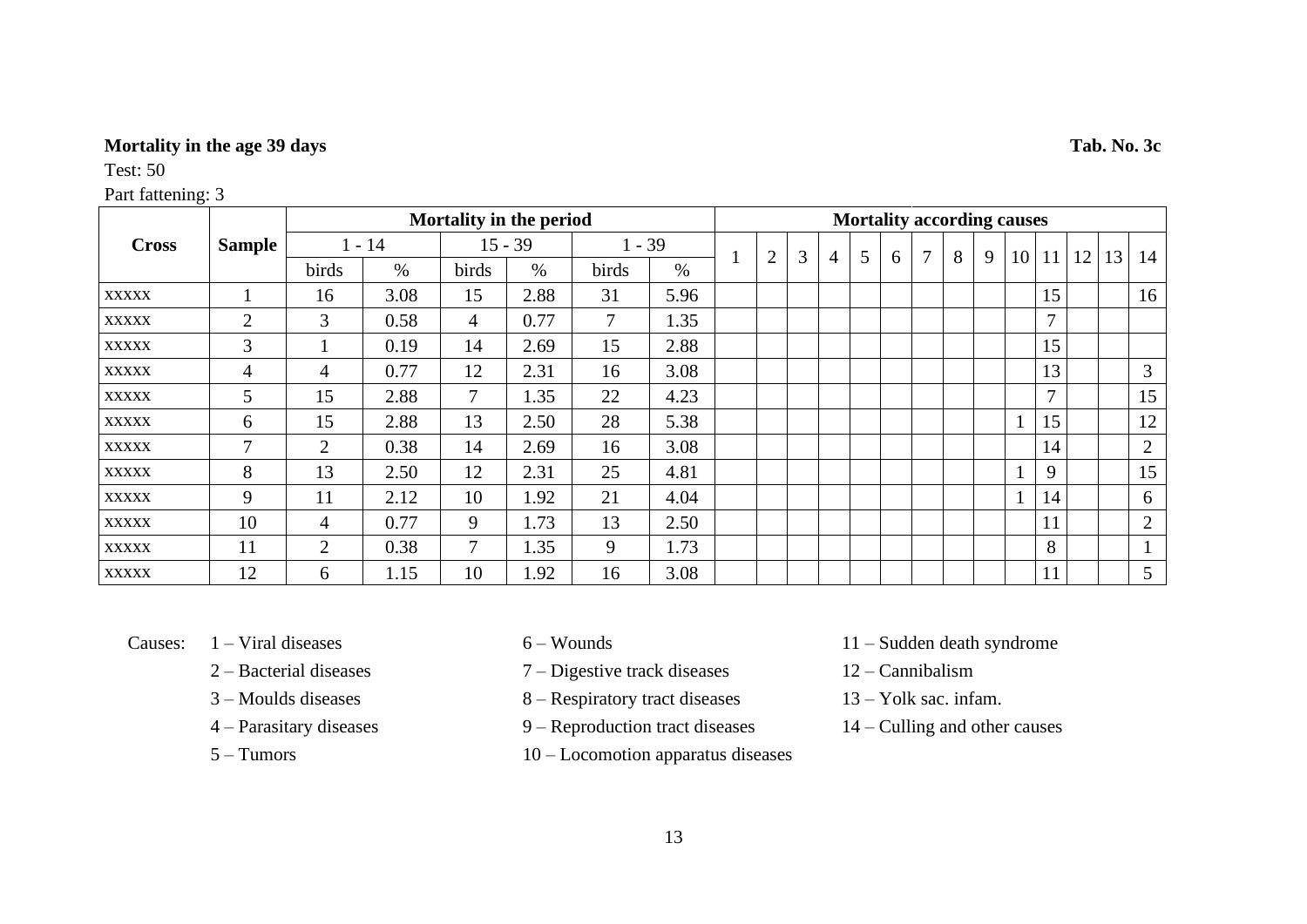# **Results of carcass analysis in 32 days Tab. No. 4 (page 1)**

# Test: 50

| <b>Cross</b> |                |                                                                                                                                             |       |      | Weight |             | <b>Ratio of</b>     | <b>Breast meat without</b><br>skin |                 |                 | Thigh meat with bone<br>and skin |                 |                 | <b>Breast meat and thighs</b> |                 |                 | <b>Carcass</b> |         |
|--------------|----------------|---------------------------------------------------------------------------------------------------------------------------------------------|-------|------|--------|-------------|---------------------|------------------------------------|-----------------|-----------------|----------------------------------|-----------------|-----------------|-------------------------------|-----------------|-----------------|----------------|---------|
|              | Sample         | Sex                                                                                                                                         | Total |      |        | Abd.<br>fat | abd. fat<br>to live |                                    |                 | percentage      |                                  |                 | percentage      |                               |                 | percentage      |                |         |
|              |                |                                                                                                                                             |       | Body | Gibl.  |             | weight              | weight                             | total<br>weight | body<br>carcass | weight                           | total<br>weight | body<br>carcass | weight                        | total<br>weight | body<br>carcass | value          | quality |
|              |                |                                                                                                                                             | g     | g    | g      | g           | $\%$                | g                                  | $\%$            | $\%$            | g                                | $\%$            | $\%$            | g                             | $\%$            | $\%$            | $\%$           | $\%$    |
| <b>XXXXX</b> |                | $\mathcal{S}$                                                                                                                               | 3103  | 2203 | 180    | 39          | 1.26                | 765                                | 24.66           | 34.72           | 649                              | 20.93           | 29.47           | 1414                          | 45.58           | 64.19           | 71.01          | 76.81   |
|              |                | $\mathsf{P}$                                                                                                                                | 2754  | 1990 | 171    | 47          | 1.72                | 700                                | 25.40           | 35.16           | 597                              | 21.68           | 30.01           | 1297                          | 47.08           | 65.17           | 72.24          | 78.44   |
|              |                | Ø                                                                                                                                           | 2928  | 2096 | 175    | 43          | 1.48                | 732                                | 25.01           | 34.93           | 623                              | 21.28           | 29.72           | 1355                          | 46.29           | 64.66           | 71.59          | 77.58   |
| <b>XXXXX</b> |                | $\vec{\mathcal{S}}$                                                                                                                         | 3238  | 2303 | 168    | 34          | 1.05                | 790                                | 24.41           | 34.32           | 702                              | 21.69           | 30.49           | 1493                          | 46.10           | 64.81           | 71.14          | 76.32   |
|              | $\overline{2}$ | $\overline{P}$                                                                                                                              | 2779  | 1963 | 163    | 36          | 1.28                | 687                                | 24.73           | 35.02           | 592                              | 21.30           | 30.16           | 1279                          | 46.03           | 65.17           | 70.63          | 76.49   |
|              |                | Ø                                                                                                                                           | 3008  | 2133 | 165    | 35          | 1.16                | 739                                | 24.56           | 34.64           | 647                              | 21.51           | 30.34           | 1386                          | 46.07           | 64.97           | 70.90          | 76.40   |
| <b>XXXXX</b> |                | $\mathcal{S}$                                                                                                                               | 3216  | 2247 | 188    | 45          | 1.39                | 751                                | 23.36           | 33.44           | 702                              | 21.83           | 31.25           | 1454                          | 45.20           | 64.69           | 69.87          | 75.72   |
|              | 3              | $\overline{P}$                                                                                                                              | 2743  | 1946 | 173    | 47          | 1.72                | 633                                | 23.09           | 32.54           | 597                              | 21.77           | 30.68           | 1230                          | 44.86           | 63.22           | 70.96          | 77.27   |
|              |                | Ø                                                                                                                                           | 2979  | 2097 | 181    | 46          | 1.54                | 692                                | 23.24           | 33.02           | 650                              | 21.80           | 30.98           | 1342                          | 45.04           | 64.01           | 70.37          | 76.43   |
| <b>XXXXX</b> |                | $\mathcal{S}% _{M_{1},M_{2}}^{\ast }=\mathcal{S}_{M_{1},M_{2}}^{\ast }=\mathcal{S}_{M_{1},M_{2}}^{\ast }=\mathcal{S}_{M_{1},M_{2}}^{\ast }$ | 3431  | 2440 | 183    | 41          | 1.21                | 836                                | 24.37           | 34.27           | 750                              | 21.87           | 30.75           | 1586                          | 46.24           | 65.02           | 71.12          | 76.45   |
|              | 4              | $\overline{P}$                                                                                                                              | 2925  | 2103 | 162    | 41          | 1.41                | 735                                | 25.15           | 34.97           | 645                              | 22.04           | 30.65           | 1380                          | 47.19           | 65.62           | 71.91          | 77.45   |
|              |                | Ø                                                                                                                                           | 3178  | 2272 | 172    | 41          | 1.30                | 786                                | 24.73           | 34.59           | 697                              | 21.95           | 30.70           | 1483                          | 46.67           | 65.30           | 71.48          | 76.91   |
| <b>XXXXX</b> |                | $\vec{\mathcal{S}}$                                                                                                                         | 3488  | 2441 | 190    | 41          | 1.18                | 838                                | 24.04           | 34.35           | 713                              | 20.43           | 29.19           | 1551                          | 44.47           | 63.54           | 69.99          | 75.44   |
|              | 5              | $\overline{P}$                                                                                                                              | 2719  | 1957 | 163    | 35          | 1.28                | 684                                | 25.17           | 34.98           | 567                              | 20.84           | 28.97           | 1251                          | 46.01           | 63.95           | 71.95          | 77.96   |
|              |                | Ø                                                                                                                                           | 3103  | 2199 | 177    | 38          | 1.22                | 761                                | 24.54           | 34.63           | 640                              | 20.61           | 29.09           | 1401                          | 45.15           | 63.72           | 70.85          | 76.54   |
| <b>XXXXX</b> |                | $\mathcal{S}$                                                                                                                               | 3130  | 2219 | 173    | 37          | 1.18                | 800                                | 25.55           | 36.04           | 661                              | 21.13           | 29.80           | 1461                          | 46.68           | 65.84           | 70.91          | 76.44   |
|              | 6              | $\overline{P}$                                                                                                                              | 2747  | 1982 | 161    | 36          | 1.30                | 696                                | 25.34           | 35.12           | 590                              | 21.47           | 29.76           | 1286                          | 46.81           | 64.87           | 72.16          | 78.04   |
|              |                | Ø                                                                                                                                           | 2938  | 2101 | 167    | 36          | 1.24                | 748                                | 25.45           | 35.60           | 626                              | 21.29           | 29.78           | 1373                          | 46.75           | 65.38           | 71.49          | 77.19   |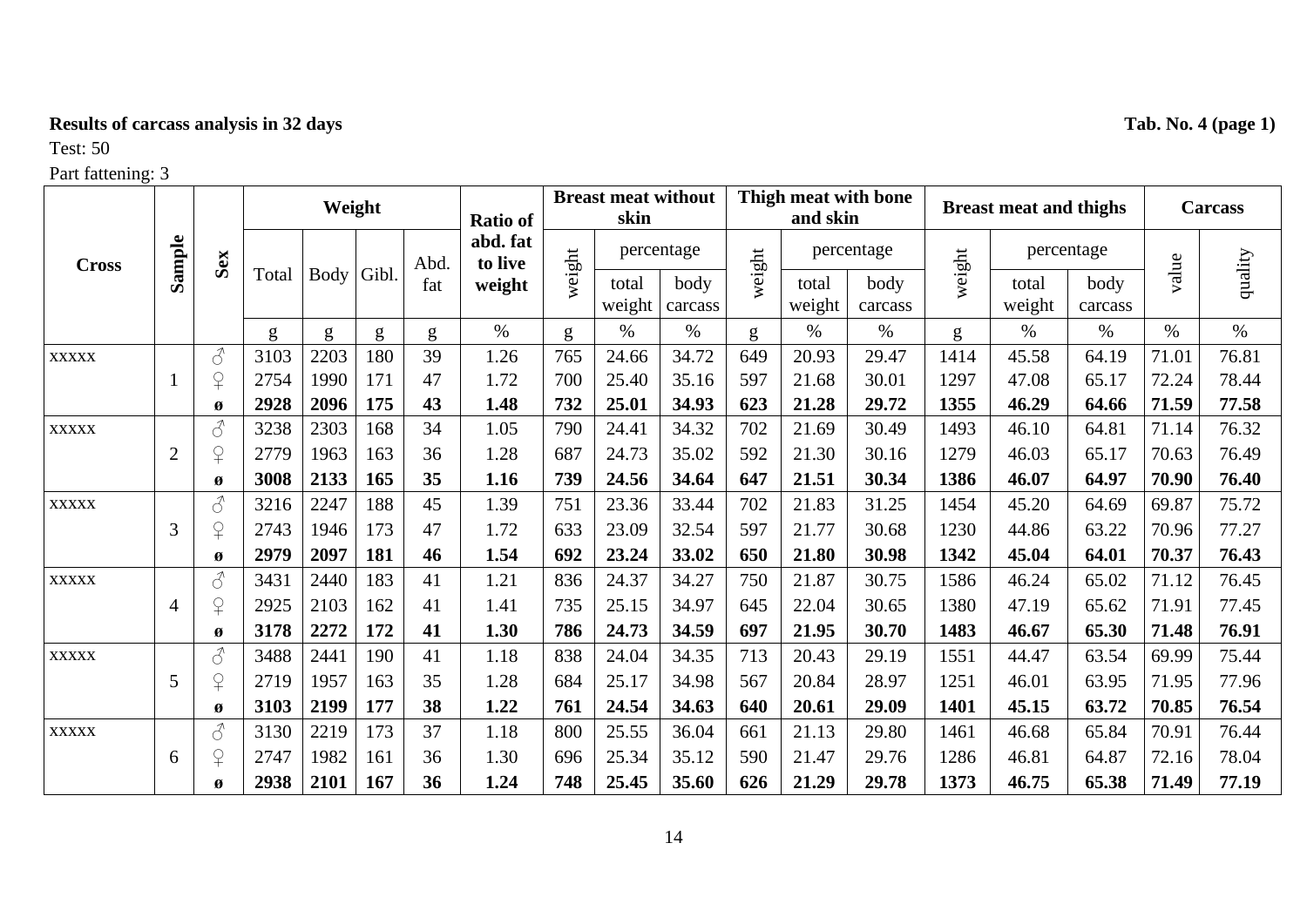# **Results of carcass analysis in 32 days Tab. No. 4 (page 2)**

# Test: 50

|              |                |                       | Weight |      |       |             | <b>Ratio of</b>   | <b>Breast meat without</b><br>skin |                 |                 | Thigh meat with bone<br>and skin |                 |                 | <b>Breast meat and thighs</b> |                 |                 | <b>Carcass</b> |         |
|--------------|----------------|-----------------------|--------|------|-------|-------------|-------------------|------------------------------------|-----------------|-----------------|----------------------------------|-----------------|-----------------|-------------------------------|-----------------|-----------------|----------------|---------|
| <b>Cross</b> |                |                       |        |      |       |             | abd. fat          |                                    |                 | percentage      |                                  | percentage      |                 |                               | percentage      |                 |                |         |
|              | Sample         | Sex                   | Total  | Body | Gibl. | Abd.<br>fat | to live<br>weight | weight                             | total<br>weight | body<br>carcass | weight                           | total<br>weight | body<br>carcass | weight                        | total<br>weight | body<br>carcass | value          | quality |
|              |                |                       | g      | g    | g     | g           | $\%$              | g                                  | $\%$            | $\%$            | g                                | $\%$            | $\%$            | g                             | $\%$            | $\%$            | $\%$           | $\%$    |
| <b>XXXXX</b> |                | $\mathcal{L}$         | 2947   | 2103 | 174   | 33          | 1.11              | 741                                | 25.15           | 35.24           | 634                              | 21.51           | 30.14           | 1375                          | 46.66           | 65.38           | 71.37          | 77.29   |
|              | $\overline{7}$ | $\overline{P}$        | 2721   | 1981 | 155   | 36          | 1.32              | 697                                | 25.60           | 35.18           | 599                              | 22.00           | 30.22           | 1295                          | 47.60           | 65.40           | 72.79          | 78.48   |
|              |                | $\boldsymbol{\alpha}$ | 2834   | 2042 | 165   | 34          | 1.21              | 719                                | 25.37           | 35.21           | 616                              | 21.74           | 30.18           | 1335                          | 47.11           | 65.39           | 72.05          | 77.86   |
| <b>XXXXX</b> |                | $\mathcal{S}$         | 3207   | 2306 | 177   | 39          | 1.22              | 773                                | 24.10           | 33.52           | 705                              | 21.98           | 30.57           | 1478                          | 46.08           | 64.09           | 71.91          | 77.41   |
|              | 8              | $\overline{P}$        | 2652   | 1895 | 154   | 49          | 1.83              | 651                                | 24.55           | 34.35           | 552                              | 20.82           | 29.13           | 1203                          | 45.37           | 63.48           | 71.47          | 77.28   |
|              |                | Ø                     | 2929   | 2101 | 165   | 44          | 1.50              | 712                                | 24.30           | 33.89           | 628                              | 21.46           | 29.92           | 1340                          | 45.76           | 63.81           | 71.71          | 77.35   |
| <b>XXXXX</b> |                | $\mathcal{S}$         | 3295   | 2293 | 183   | 39          | 1.17              | 794                                | 24.11           | 34.63           | 712                              | 21.62           | 31.06           | 1506                          | 45.73           | 65.70           | 69.60          | 75.16   |
|              | 9              | $\overline{P}$        | 2858   | 2081 | 161   | 41          | 1.43              | 726                                | 25.38           | 34.87           | 631                              | 22.08           | 30.34           | 1357                          | 47.47           | 65.21           | 72.80          | 78.44   |
|              |                | Ø                     | 3076   | 2187 | 172   | 40          | 1.29              | 760                                | 24.70           | 34.75           | 672                              | 21.84           | 30.72           | 1432                          | 46.54           | 65.46           | 71.08          | 76.69   |
| <b>XXXXX</b> |                | 3                     | 2960   | 2115 | 181   | 38          | 1.29              | 682                                | 23.05           | 32.25           | 656                              | 22.17           | 31.02           | 1338                          | 45.23           | 63.27           | 71.48          | 77.59   |
|              | <sup>10</sup>  | $\overline{P}$        | 2643   | 1863 | 159   | 40          | 1.51              | 603                                | 22.83           | 32.40           | 573                              | 21.70           | 30.79           | 1177                          | 44.53           | 63.18           | 70.47          | 76.47   |
|              |                | Ø                     | 2801   | 1989 | 170   | 39          | 1.39              | 643                                | 22.95           | 32.32           | 615                              | 21.95           | 30.91           | 1258                          | 44.90           | 63.23           | 71.00          | 77.06   |
| <b>XXXXX</b> |                | $\mathcal{S}$         | 3014   | 2143 | 171   | 34          | 1.11              | 741                                | 24.58           | 34.57           | 640                              | 21.23           | 29.86           | 1381                          | 45.82           | 64.43           | 71.11          | 76.80   |
|              | <sup>11</sup>  | $\Omega$              | 2703   | 1943 | 158   | 35          | 1.30              | 665                                | 24.59           | 34.22           | 589                              | 21.80           | 30.33           | 1254                          | 46.39           | 64.56           | 71.86          | 77.71   |
|              |                | Ø                     | 2858   | 2043 | 165   | 34          | 1.20              | 703                                | 24.59           | 34.40           | 615                              | 21.50           | 30.08           | 1317                          | 46.09           | 64.49           | 71.47          | 77.23   |
| <b>XXXXX</b> |                | $\mathcal{S}$         | 3357   | 2378 | 186   | 39          | 1.15              | 807                                | 24.02           | 33.92           | 719                              | 21.41           | 30.23           | 1525                          | 45.43           | 64.15           | 70.82          | 76.36   |
|              | 12             | $\mathsf{P}$          | 2750   | 1975 | 156   | 45          | 1.63              | 665                                | 24.20           | 33.70           | 588                              | 21.37           | 29.75           | 1253                          | 45.57           | 63.45           | 71.81          | 77.50   |
|              |                | Ø                     | 3053   | 2176 | 171   | 42          | 1.37              | 736                                | 24.10           | 33.82           | 653                              | 21.39           | 30.01           | 1389                          | 45.49           | 63.84           | 71.27          | 76.88   |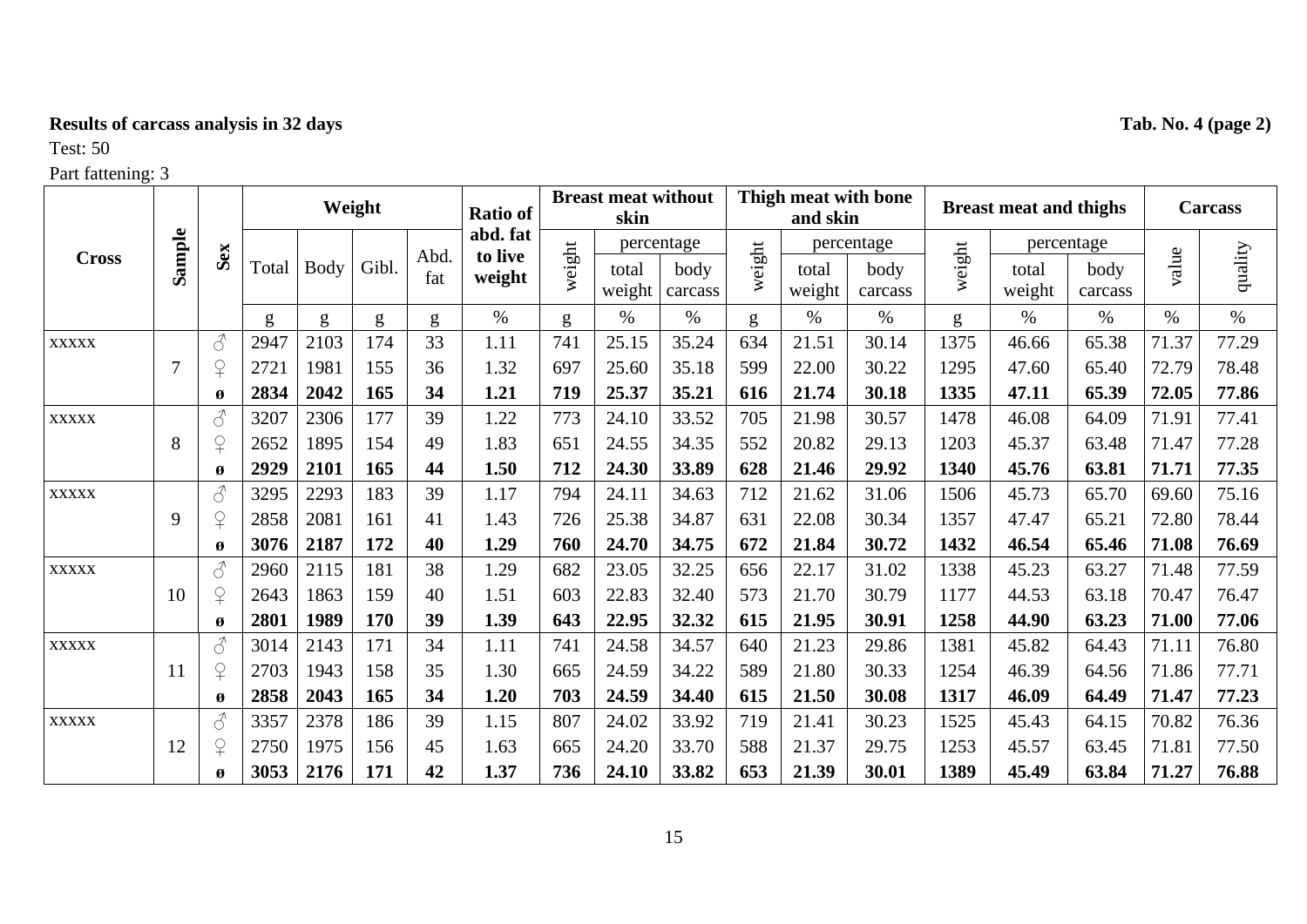# **Statistical analysis - Cocks on the age of 32 days Tab. No. 5a**

Test: 50

| Part fattening: 3 |               |                |         |                       |                             |                           |                              |                                          |  |  |  |  |
|-------------------|---------------|----------------|---------|-----------------------|-----------------------------|---------------------------|------------------------------|------------------------------------------|--|--|--|--|
| <b>Cross</b>      | <b>Sample</b> | Sample<br>size | Average | Standard<br>deviation | Coefficient<br>of variation | Standard<br>error of mean | Precision<br>select. average | Standard error of<br>coeff. of variation |  |  |  |  |
|                   |               |                | g/birds | g/birds               | $\%$                        | g/birds                   | $\%$                         | $\%$                                     |  |  |  |  |
| <b>XXXXX</b>      |               | 243            | 2447.61 | 259.15                | 10.59                       | 16.62                     | 0.68                         | 0.49                                     |  |  |  |  |
| <b>XXXXX</b>      | 2             | 255            | 2319.53 | 258.67                | 11.15                       | 16.20                     | 0.70                         | 0.50                                     |  |  |  |  |
| <b>XXXXX</b>      | 3             | 251            | 2364.30 | 253.74                | 10.73                       | 16.02                     | 0.68                         | 0.49                                     |  |  |  |  |
| <b>XXXXX</b>      | 4             | 251            | 2438.41 | 232.25                | 9.52                        | 14.66                     | 0.60                         | 0.43                                     |  |  |  |  |
| <b>XXXXX</b>      | 5             | 257            | 2399.46 | 236.52                | 9.86                        | 14.75                     | 0.61                         | 0.44                                     |  |  |  |  |
| <b>XXXXX</b>      | 6             | 250            | 2336.16 | 226.57                | 9.70                        | 14.33                     | 0.61                         | 0.44                                     |  |  |  |  |
| <b>XXXXX</b>      | 7             | 247            | 2406.92 | 209.37                | 8.70                        | 13.32                     | 0.55                         | 0.40                                     |  |  |  |  |
| <b>XXXXX</b>      | 8             | 253            | 2443.83 | 268.04                | 10.97                       | 16.85                     | 0.69                         | 0.49                                     |  |  |  |  |
| <b>XXXXX</b>      | 9             | 250            | 2514.04 | 272.09                | 10.82                       | 17.21                     | 0.68                         | 0.49                                     |  |  |  |  |
| <b>XXXXX</b>      | 10            | 255            | 2419.06 | 269.52                | 11.14                       | 16.88                     | 0.70                         | 0.50                                     |  |  |  |  |
| <b>XXXXX</b>      | 11            | 255            | 2297.02 | 243.01                | 10.58                       | 15.22                     | 0.66                         | 0.47                                     |  |  |  |  |
| <b>XXXXX</b>      | 12            | 252            | 2490.60 | 238.08                | 9.56                        | 15.00                     | 0.60                         | 0.43                                     |  |  |  |  |